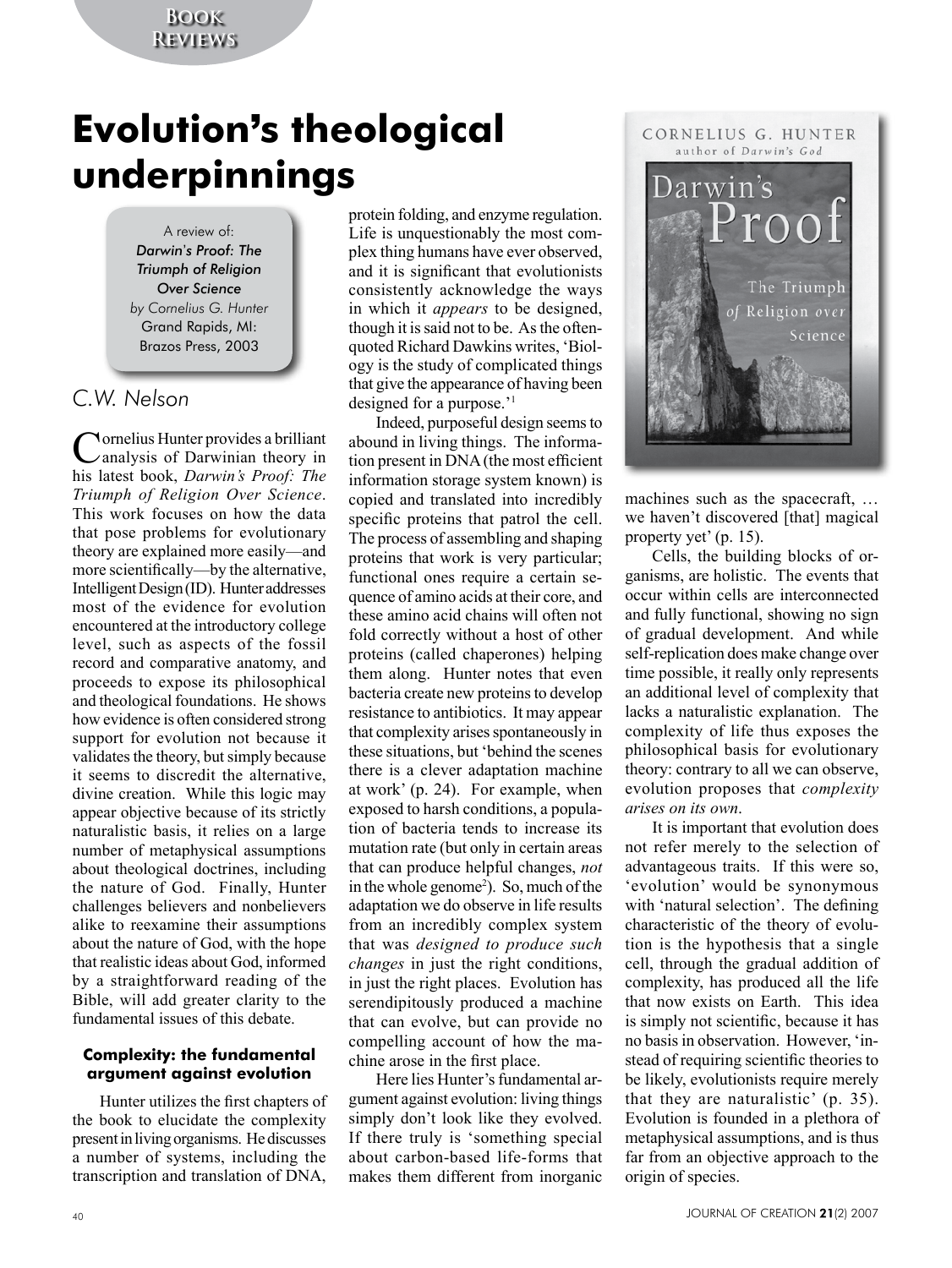#### **Why evolution is not a good theory**

Hunter also exposes problems with the evidence used to support evolutionary theory. The supposed strength of such evidence is, in many cases, based on the assumption that evolution has occurred. Within the paradigm of evolution, any trait that exists is assumed to have evolved, and is therefore analyzed in light of that premise. Consequently, any reasoning found therein has nothing to offer this debate. It is the soundness of the premise itself that is in question. For example, the similarity between human and chimp DNA is only relevant when discriminating between *particular theories* of evolution; the raw data make just as good sense in the context of a designer. An organism's visible features are 'ultimately driven by the molecules' (p. 56) that specify them that is, the information *encoded* in the DNA—and so it would make sense that if organisms were *created* with similar features, they would harbour similar genetic information. It would make little sense to create interacting organisms with incompatible biochemistries. In the controversy between creation and evolution, such similarities cannot make a good case for or against either paradigm.

The theory of evolution encounters a problem because it can, in many cases, explain virtually any possible outcome, rendering it practically useless. To continue the previous example, it is true that evolution explains DNA similarities easily. One aspect of this observation is that differing degrees of similarity exist in coding and noncoding regions. Coding regions are segments of DNA that are made into protein, and noncoding regions have been thought to lack such a function. The idea that coding regions are more similar between different species than noncoding regions has been used as evidence for evolution. This idea makes good sense, because mutations (if they were 'noticeably' harmful) would be weeded out of those regions that have an important function. The noncoding regions would therefore

be allowed to mutate, or 'evolve', at a faster rate.

Yet this argument has very little strength to support evolution, as

'… evolution would have no problem if this were not the case. For example, if the [coding regions] had greater variation than the noncoding regions, then evolutionists could say selective forces drove the gene differences, while the noncoding regions have some function that limited the amount they could evolve' (p. 59).

In fact, it appears that many noncoding regions are more similar between the species than evolutionary theories, based upon the assumption that they lack function, might predict. An incredible number of functions have been found for DNA that is not translated into protein, previously thought to be 'junk'.3

Because of this, the evidence used to support evolution loses any real meaning. It is true that evolution can explain observations very well; it simply explains *too much*. In the case of coding region DNA similarity, evolution can easily accommodate *any possible observation*—indeed, it can often accommodate opposing outcomes. Though this does not prove evolution false, it does make the task of *testing* evolution incredibly difficult, and removes the basis for much of the supposed 'evidence' for the theory. Philip Skell of the National Academy of Sciences makes the same criticism.4

At the same time that evolution lacks the ability to amass any meaningful evidence, there are also observations that it cannot begin to explain. Evolution has the ability to explain the *characteristics* of the complexity that exists, but it fails horribly when pressed to explain how complexity can *arise*. It is one thing to show that genes change over time; it is quite another to show that this change increases the complexity of genetic information. Just as organisms don't look like they evolved, the changes that scientists observe in DNA don't look like they

increase complexity. John Sanford, inventor of the transgenic gene gun process, who has spent his career studying mutations in plants, shows that mutations cannot produce the kind of change that evolution requires. He concludes in his book that 'no form of selection can actually halt' the *degen*eration of DNA.<sup>5</sup> And this gradual degeneration of DNA over time—something he calls 'genetic entropy', not to be confused with entropy's formal mathematical meaning—has nothing to do with changing environments. No matter what the scenario—if anything like the present mutation rate has been active, evolution is implausible. The most compelling reason to accept evolutionary theory thus becomes the fact that it is naturalistic—a philosophical assumption that has no possible basis in the empirical world. And in the case of evolution, the fact that it is naturalistic does not mean that it is nonreligious; in fact, the opposite is true.

#### **Evolution as theology**

When Darwinists set out to support their theory empirically, a curious trend emerges. Consider again the example of DNA similarity between humans and chimpanzees. The reason this is often considered such good evidence of evolution is not primarily because it is consistent with evolution. Instead, this piece of evidence is considered powerful because evolutionists believe that *God would not have created that way.* Of course, this reasoning is impossible unless one begins with a very specific idea of who God is and how he would create. Evolutionists assume that God, *unlike* the great inventors and architects (that is, intelligent designers) of our time, would not use patterns and similar components in his creation. Evolution thus employs powerful, biased *theological* assumptions in its reasoning. As Holding shows, the presumption that a designer would have used unlimited originality in his creation is a highly subjective artifact of modern 'consumer culture'. Instead, similarly designed structures and unifying biological principles would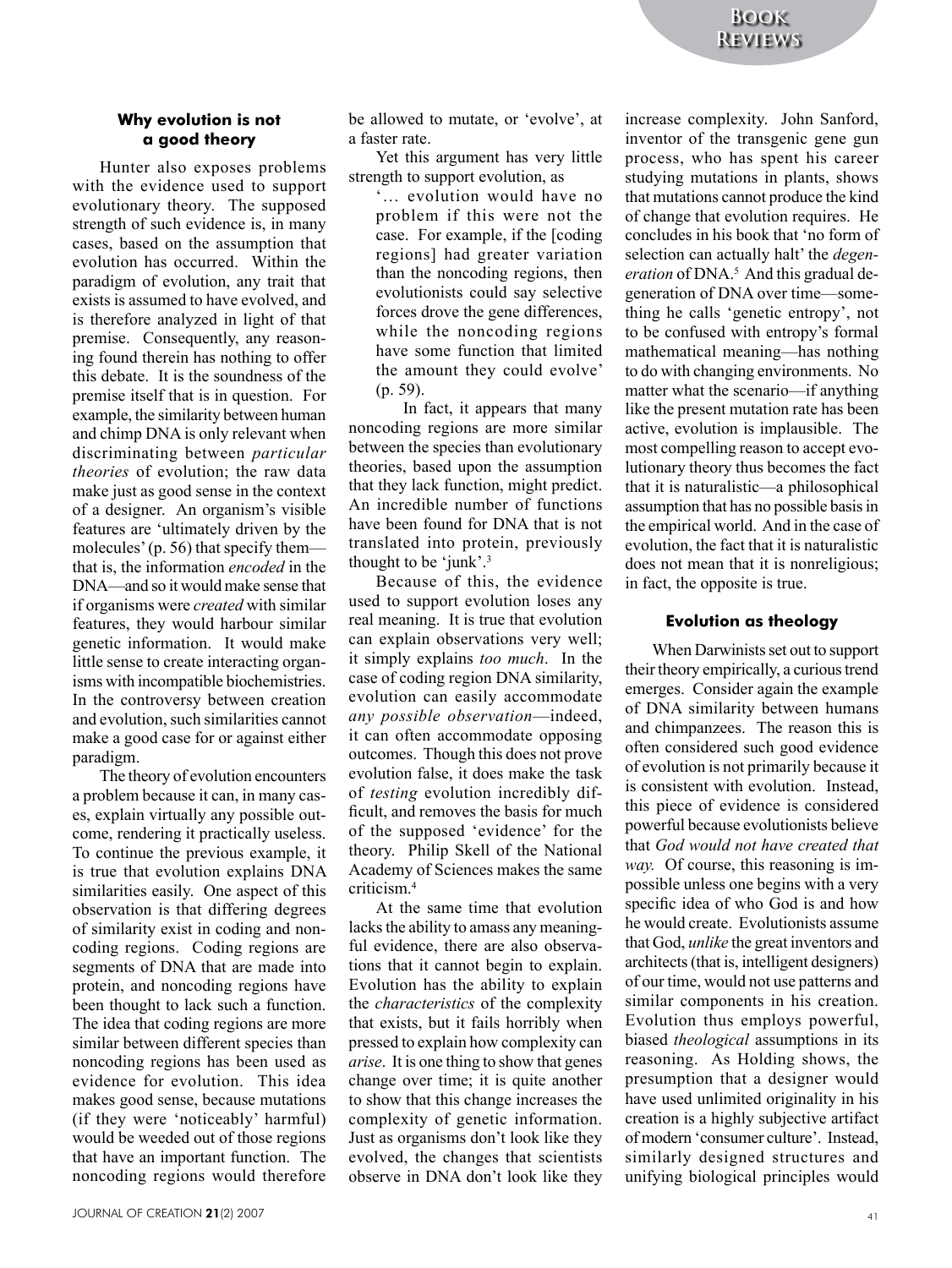bring glory and honor to any designer, and this is certainly true in the biblical framework.6

#### **Neglecting the Fall**

Hunter traces the history of this view of God, beginning with the rise of deism in the seventeenth century. Deism began with the conviction that the one true religion 'should be something that anyone could figure out' (p. 84). Humans through reason alone should be able to deduce the truth about God. Though this movement did not last, it fueled the natural theology that inspired William Paley's *Natural Theology: Or, Evidences of the Existence and Attributes of the Deity*. In this work, Paley overemphasizes the bliss of creation and turns a blind eye to the pain and suffering evident in nature. He proceeds to reason that God designed the world for the sole purpose of maximizing the happiness of man. Paley's work led to an unfortunate tradition of denying the implications of an historical Fall and to assumptive reasoning about how God would or would not create.

By the time of Darwin, this idealized view of nature was set firmly in place. Especially important—and destructive—was Linnaeus's confused notion of *immutable species*. This concept was such an important part of pre-Darwinian thought that Darwin needed only to provide evidence *against* the concept in order to support the shift toward his own theory. This precedent in rationale has persisted to the present.7 In Hunter's words, 'The theory of evolution is confirmed not by a successful prediction but by the argument that God would never do such a thing' (p. 71) as create the world we see. Of course, this reasoning ignores the Bible's description of a fallen world, and the God of the Bible, whose character is both mysterious and immortal.

## **Bad design?**

One example of this type of reasoning emerges in evolution's response to those aspects of living things that appear less than ideal. In the mind of the evolutionist, God would certainly not have created organisms with anything

less than perfect biological systems. (In the ominous shadow of a vast array of biological systems whose workings and interactions are not even slightly understood, this statement assumes that our current knowledge allows us to determine what the 'ideal' state of these 'imperfect' structures might look like.) In this manner, 'poor design' is proposed as another argument for the theory of evolution.

Of course, the argument from poor design is quite inconsistent with the observations of biology. Well-known evolutionists like Nesse and Williams, while they mention the discredited argument of a 'design flaw' in the inverted retina,<sup>8</sup> also note that 'the body is a bundle of careful compromises. The body's simplest structures reveal exquisite designs unmatched by any human creations … Like any engineer, evolution must constantly compromise.'9 So, careful compromises resulting in less than ideal systems in organisms support evolution, because God would supposedly not have created that way. However, those systems that *are* ideal are used to testify to the strength of natural selection's role in evolution. One cannot have it both ways.

Darwinism, then, actually provides a satisfactory explanation for the existence of life only in the *philosophical* realm. Once Darwinists conclude that God would not have created what we observe today, evolution need not even be likely. The fact that evolution provides no detailed or compelling explanation of biological complexity simply 'becomes the subject of future research' (p. 67). Darwinists are satisfied that god—the god that *they* have carefully defined—would not have created the Earth and its inhabitants. In this way, the 'science' of evolution becomes a blazing fire, a jealous one; a flame that hopes to claim all—even religion—as its own product. The veracity of this idea is of course a question that science itself can never answer.

Hunter ends this discussion by urging followers of Christ to reexamine their assumptions about God, in light of how destructive unbiblical thinking has been in history. Unlike the carefully defined god of the evolutionist, or even the 'god of formulas' presented by popular 'barcode' Christianity,<sup>10</sup> the God of the Bible is unique and beyond the understanding of humans. Hunter does well to include the words of Isaiah (p. 103),

'Woe to him who quarrels with his **Maker** 

To him who is but a potsherd among the potsherds on the ground. Does the clay say to the potter,



The inverted retina is commonly used as an example of 'bad design', to discredit the hypothesis that biological systems were designed. However, the very structure of such an argument (from 'poor design') necessitates assumptions about God's nature and rests on the premise that the 'ideal' configuration of biological systems is known. Additionally, Peter Gurney<sup>8</sup> has elucidated a number of reasons why, in those organisms that possess an inverted retina, such a configuration may function better than a verted retina would, particularly in protecting against the otherwise injurious effects of light. (From Gurney<sup>8</sup>).